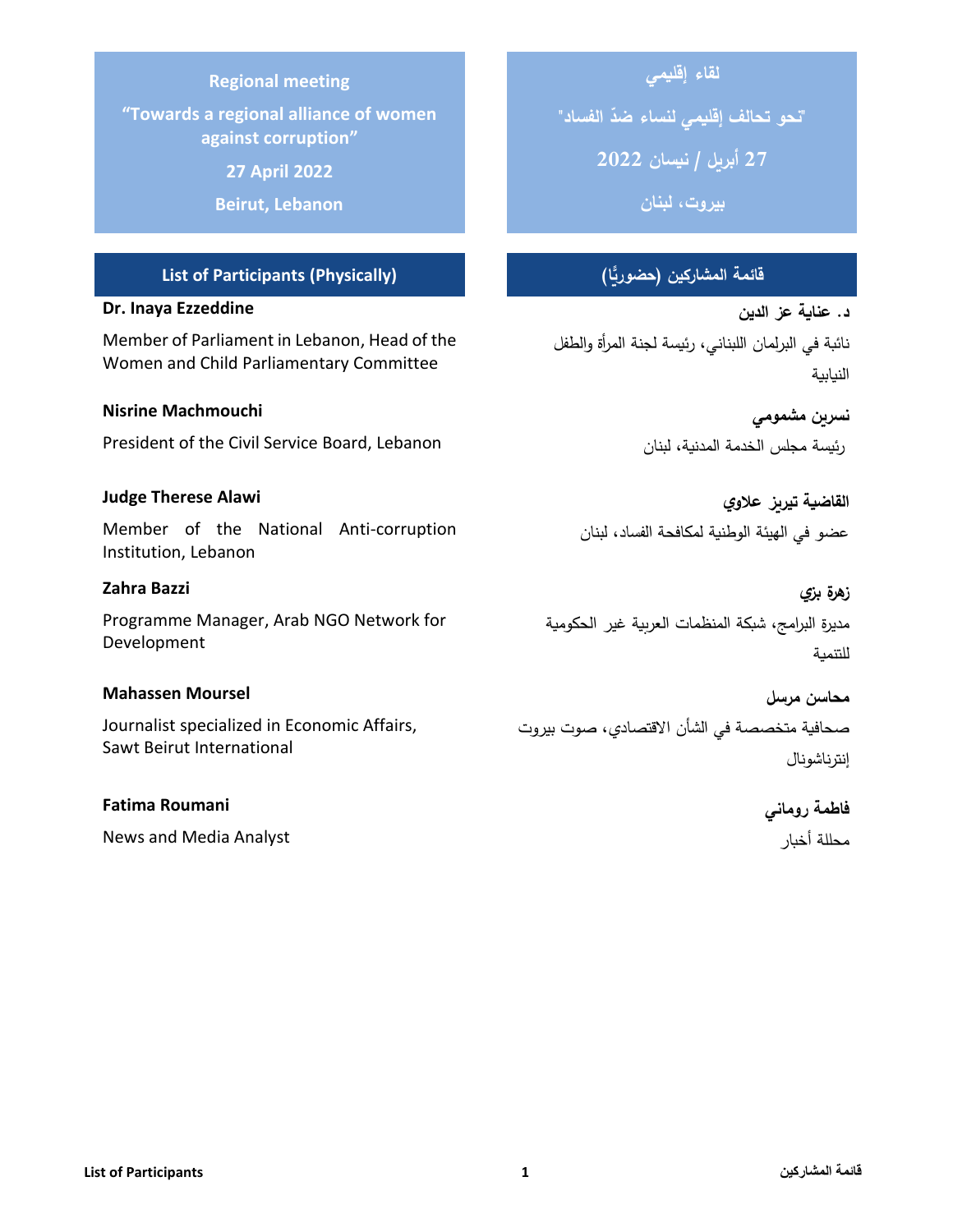#### **List of Participants 2 المشاركين قائمة**

#### **List of Participants (Virtually)**

#### **Dr. Manal Abdel Hadi**

Director of Research and Studies, Commission of Integrity, Iraq

#### **Dr. Neila Chaaban**

Dean of Faculty of Social, Legal and Political Sciences, University of Carthage, Tunis

#### **Dr. Asma Ghachem**

Director of Masters Program on Governance and Anti-Corruption, University of Carthage, Tunisia

#### **Rana Khashashneh**

Director, Innovation and Training Center, Jordanian Integrity and Anti-Corruption Commission

#### **Abeer Mdanat**

Executive Director, Rasheed for Integrity and Transparency, Jordan

#### **Maali Qasem Khader**

Corporate Governance, Sustainability, and Law Expert

#### **Hakima Ghorri**

Senior International Consultant

# **ُ عن ب (**

**د. منال عبد الهادي**  مدير عام دائرة البحوث والدراسات، هيئة النزاهة، العراق

**د. نيلة شعبان** عميدة كلية العلوم الاجتماعية والقانونية والسياسية في جامعة قرطاج، تونس

**د. أسماء الغشام**  مديرة برنامج الماجستير في الحوكمة ومكافحة الفساد، جامعة قرطاج، تونس

**رنا الخشاشنة** مديرة مركز اإلبتكار والتدريب، هيئة النزاهة ومكافحة الفساد في الأردن

**عبير مدانات** المديرة التنفيذية لمنظمة رشيد (الشفافية الدولية – الأردن)

**معالي خضر**  خبيرة في شؤون القانون واإلستدامة وحوكمة الشركات

# **حكيمة غري**

مستشارة دولية رئيسة